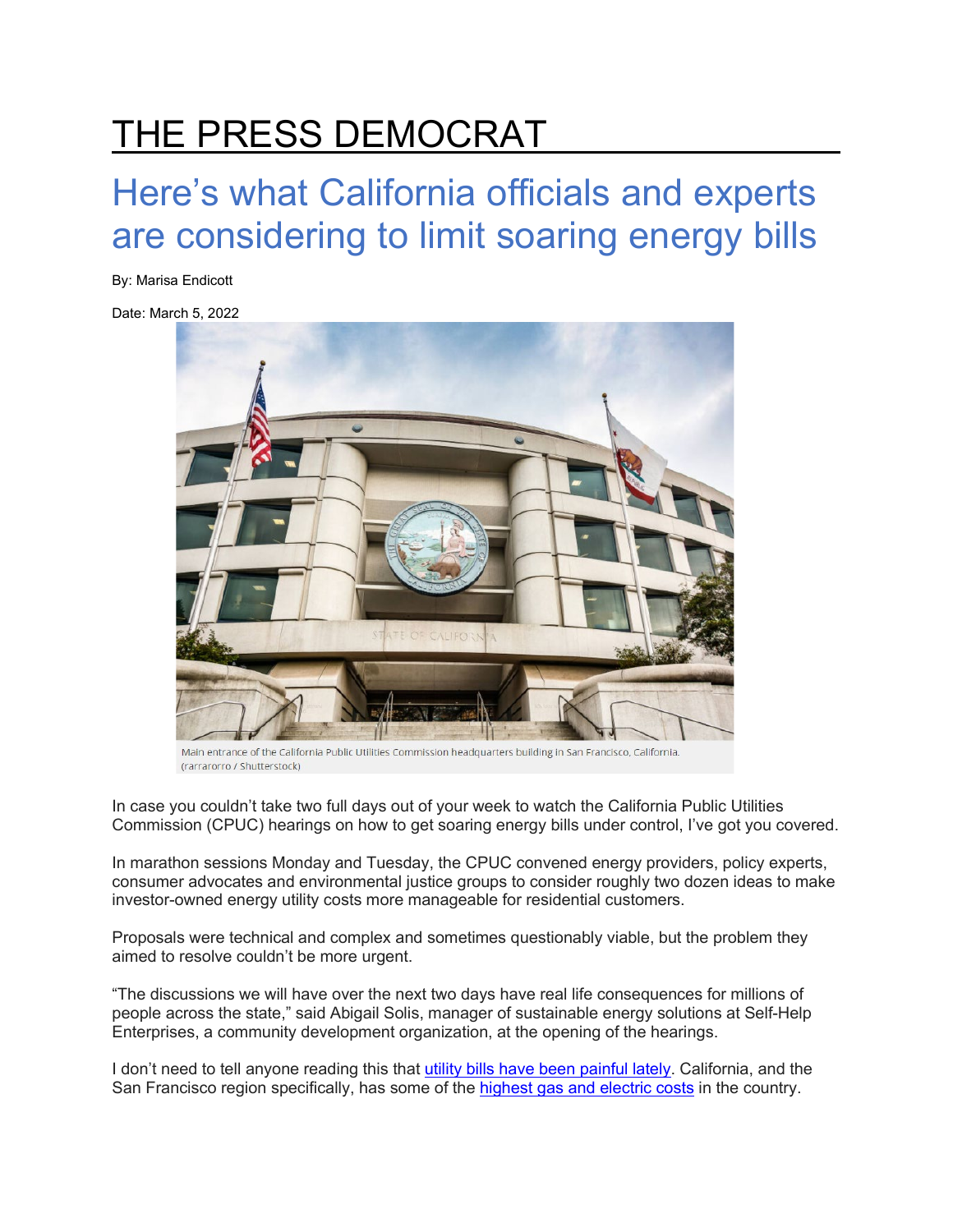And that pain is especially acute for some of the state's lowest income residents, like the threequarters of a million California households—who are disproportionately Black and brown—who on average put more than 30 percent of their income toward energy costs in 32 counties.

The central question of the two-day affair came down to how to lower energy rates in the face of the astronomical costs of preventing and fighting the growing threat of climate-fueled wildfires and the enormous task of transitioning the state to a clean energy future.

That's because while rates are set based on a number of factors, like inflation and the price of natural gas, customers are also funding a significant share of wildfire mitigation and electrification efforts through their bills, as well as, controversially, some of investor-owned utilities' liability.

One area of common ground between the diverse stakeholders was an interest in the state taking on more of the burden for programs with broad societal benefits. That could mean reducing the customer responsibility for building out alternative energy infrastructure or undergrounding power lines or, as one PG&E representative suggested, perpetual costs affecting all Californians like vegetation management.

Of course, securing more funding from the state budget or through taxes requires legislative and voter buy-in which comes with its own challenges.

"It's much easier to raise rates than to raise taxes, and it's a perhaps less visible although no less real and certainly more regressive form of raising revenue for public objectives," said one panelist, Michael Wara, director of the Climate and Energy Policy Program at Stanford University.

Still, Gov. Gavin Newsom recently announced an almost [\\$45.7 billion budget surplus](https://calmatters.org/politics/2022/01/california-newsom-budget-surplus-game/) this fiscal year. There's also billions of federal dollars on the table from the American Rescue Act and the Infrastructure Investment and Jobs Act. Moreover, in late January, Newsom outlined a [\\$10 billion](https://www.gov.ca.gov/2022/01/26/governor-newsom-outlines-historic-10-billion-zero-emission-vehicle-package-to-lead-the-worlds-transition-to-clean-energy-combat-climate-change/)  [package](https://www.gov.ca.gov/2022/01/26/governor-newsom-outlines-historic-10-billion-zero-emission-vehicle-package-to-lead-the-worlds-transition-to-clean-energy-combat-climate-change/) to make the state's auto industry all-electric.

Many very expensive challenges are competing for California's attention, but many of the workshop's participants see a perfect opportunity to shift some of the burden off ratepayers.

Government funding was far from the only option for relief under consideration. Lowering the rate of return for investors, income-graduated fixed charges or turning to point of sale revenue (charging a fee on home or car purchases to fund electrification to avoid ratepayer and taxpayer costs) are just a few of the alternatives that were weighed.

Overall, the two-day hearings made very clear that a clean energy transition that overburdens utility customers could be devastating, especially for low-income communities.

For instance, CPUC Commissioner Clifford Rechtschaffen pointed out that as we shift to electric, there will be fewer gas customers, predominantly the low and moderate income communities less able to invest in electrification, and "these last remaining ratepayers will be left to shoulder the cost of maintaining and operating the system," he noted.

"Without careful and thoughtful planning, this transition has the potential to present very serious affordability issues not so far down the road starting very very soon."

This same example also shows prioritizing equity and affordability could actually accelerate the energy, since lower electric costs (if paired with access to the proper infrastructure) could incentivize people to switch to electric.